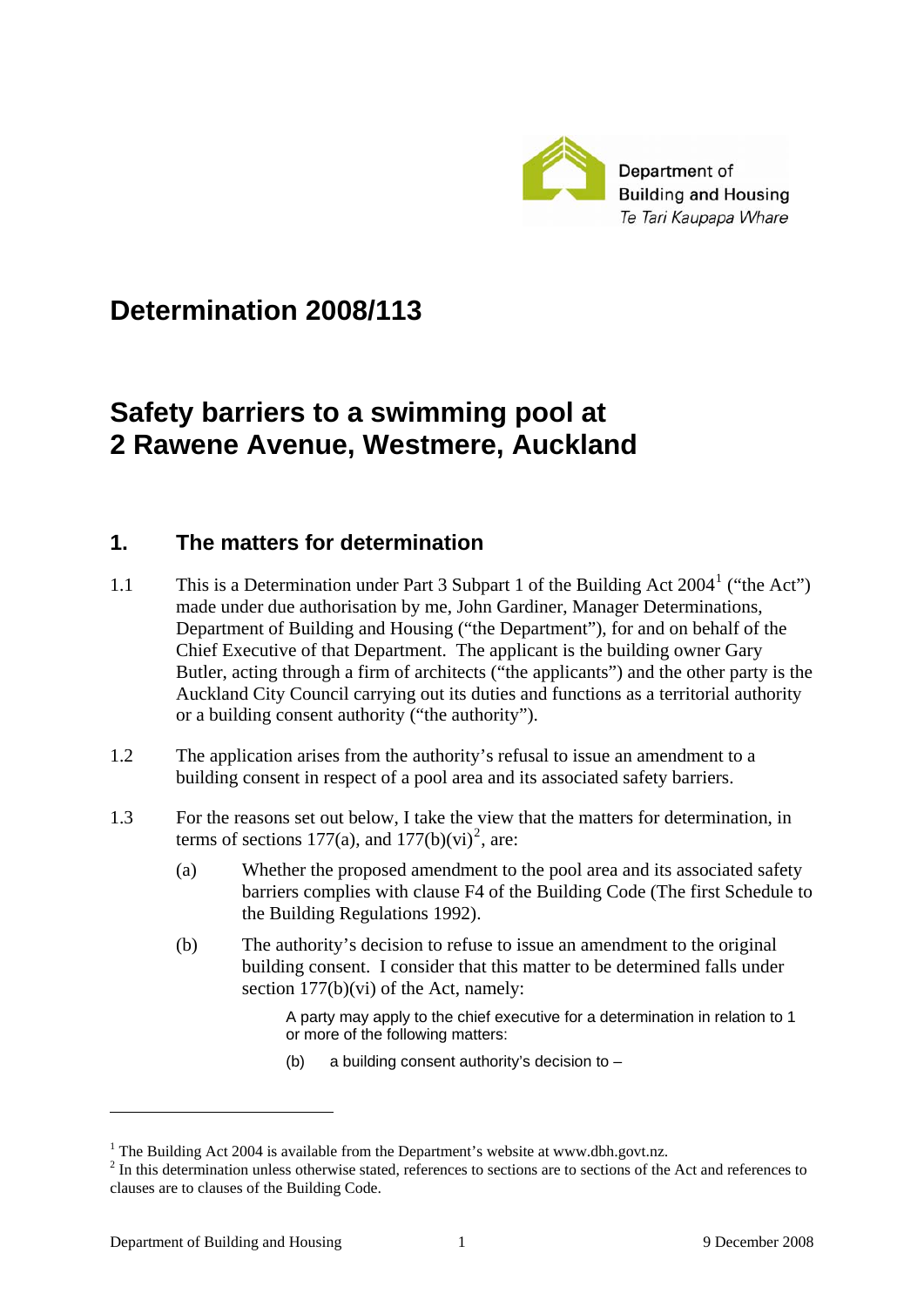- (vi) amend a building consent, notice to fix, or code compliance certificate; or
- 1.4 In this context I consider section  $177(b)(vi)$  can be read as including a "decision to amend or refuse to amend" a building consent, notice to fix, or code compliance certificate.
- 1.5 In making my decision I have not considered any other aspects of the Act or of the Building Code.

# **2. The background**

- 2.1 The authority issued a building consent (No AC/03/07582) for a new 3-level house and pool on 17 November 2003, under the Building Act 1991 ("the previous Act").
- 2.2 On 7 November 2003, the applicant's architects faxed to the authority a "revised pool fencing strategy" that was intended to ensure compliance with the authority's interpretation of the fencing of Swimming Pools Act 1987. This "strategy" was in the form of a plan that showed the pool completely surrounded by either solid house walls or fencing.
- 2.3 On 12 May 2005, the applicants applied for an amendment to the consent with regard to the pool fencing. According to the authority, a second application was made in June 2005 but I have not seen that application. The authority has informed me that neither application was accepted by them.
- 2.4 The application for a determination was received by the Department on 8 September 2008.
- 2.5 Copies of a draft determination were forwarded to the parties on 20 November 2008 so as to give them an opportunity to check the accuracy of the facts and note any errors or omissions.
- 2.6 Both parties accepted the draft without comment.

### **3. The pool area**

- 3.1 The relevant parts of the house and the pool area, as detailed in the building consent amendment application, are shown in Figure 1.
- 3.2 As shown, the pool area is enclosed by the external walls of the house and by 1800 mm high boundary block walls and contains the following elements:
	- A swimming pool size 10.5m long x 3.0m wide, fitted with an automatic sliding cover.
	- A living court and adjacent pool access area totalling approximately 68m2.
	- Two entry passages totalling approximately  $92m^2$ .
	- An approximately  $17m^2$  garden bed.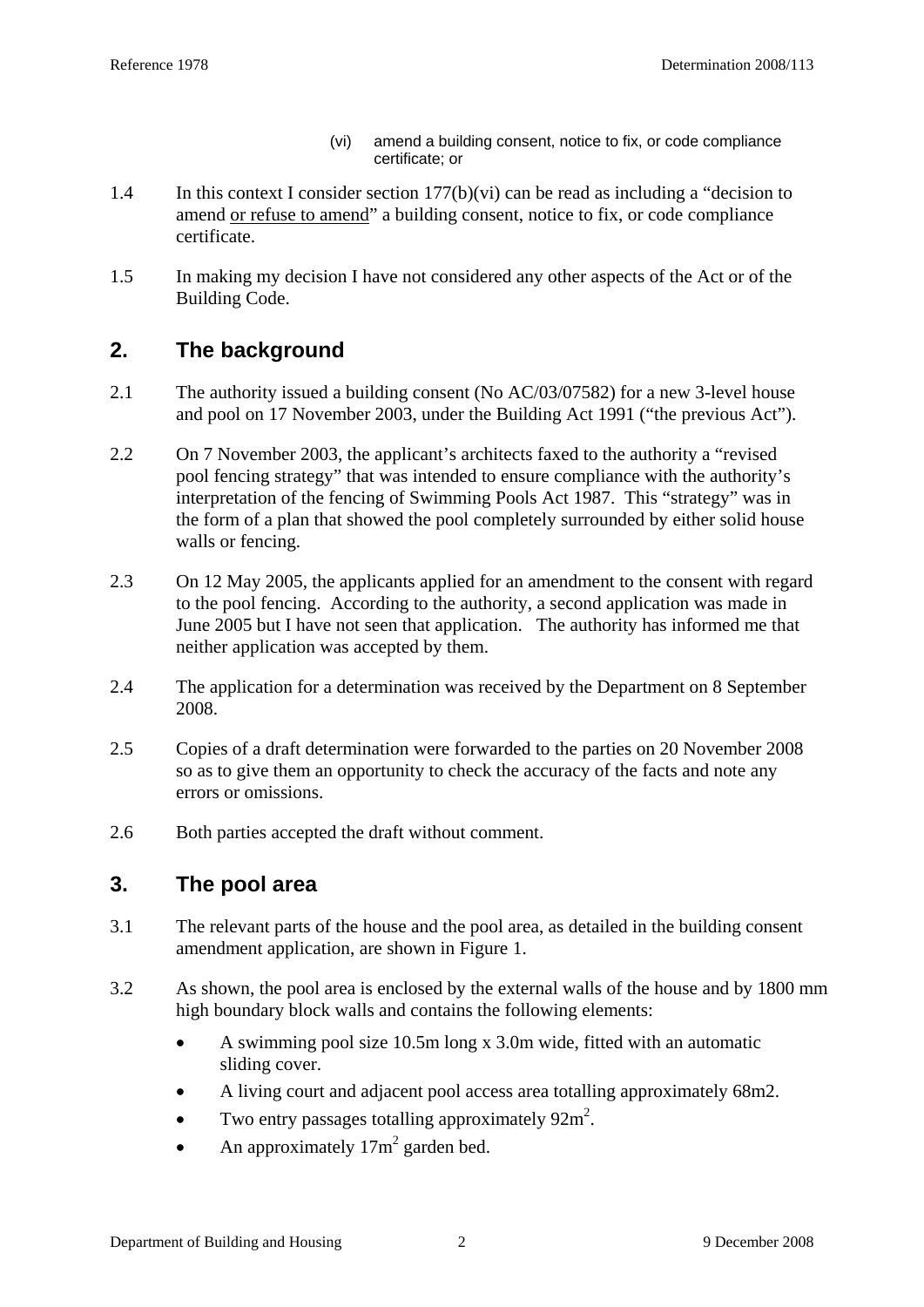

#### **Figure 1: The pool area as detailed in the application for the amendment to the building consent**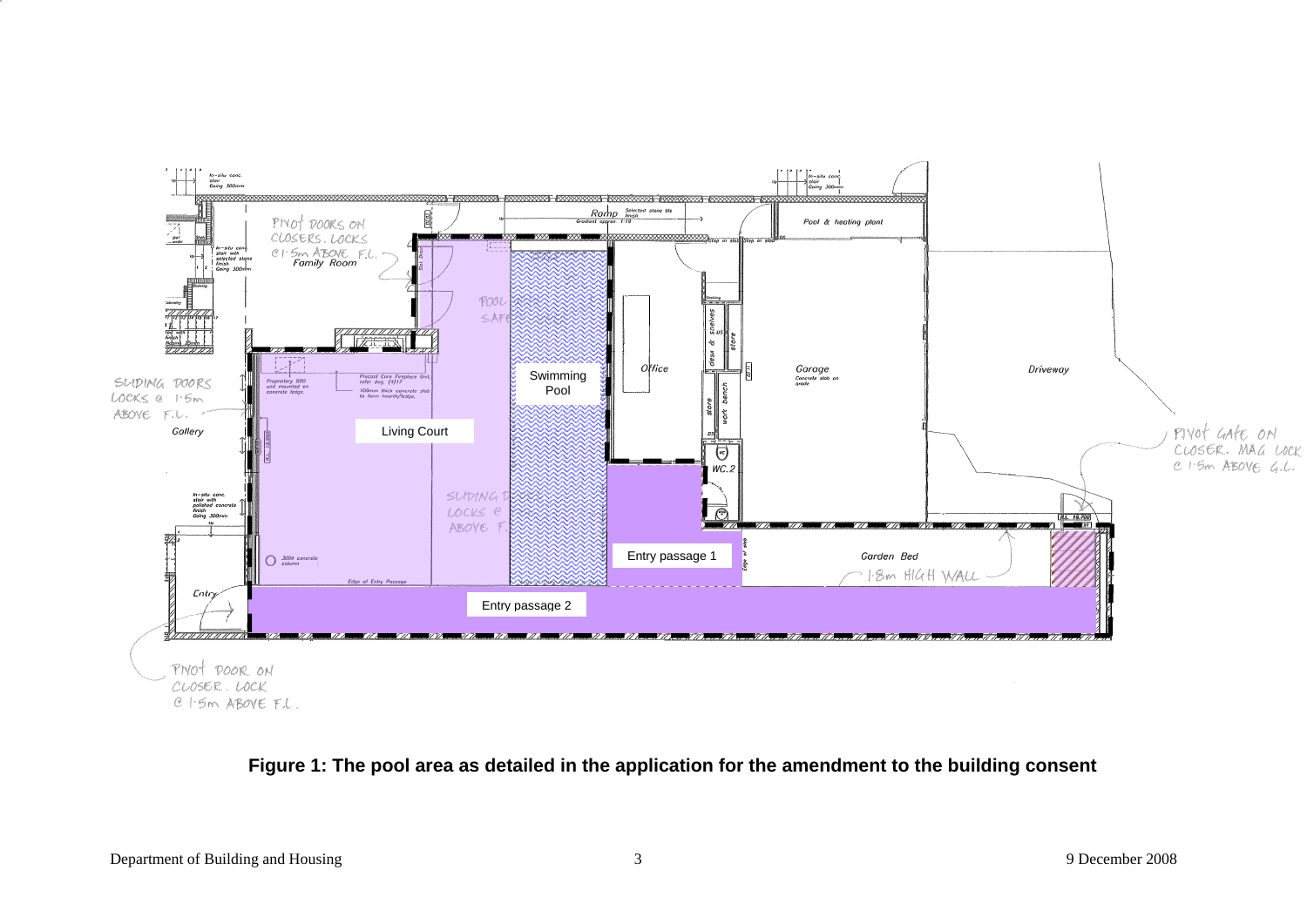- <span id="page-3-0"></span>3.3 The external access to the pool area is via a 1600mm high pivoted gate at the road, which is self-closing and automatically latched with an electro-magnetic lock fixed 1500mm above floor level. Access is controlled by a security keypad/intercom.
- 3.4 Internal access is via the following doors, none of which are self-closing or selflatching. The doors have locks that are fixed 1500mm above floor level:
	- One pivoting door on a closer lock.
	- One single non-self-closing or latching sliding door with a lock.
	- Two sets of three non-self-closing or latching sliding doors with locks.
	- One pair of pivoting doors on closer locks.
	- A sliding door giving access to the office from entry passage 2.
- 3.5 In addition to the above, there is to be installed:
	- A security motion sensor covering the outdoor and pool area and connected to an alarm system.
	- A 100db automatic immersion sensing pool alarm.

# **4. The submissions**

- 4.1 In a covering letter to the Department dated 6 August 2008, the applicant's architects stated that the amendments were requested on the grounds of the onerous interpretation of the Building Code by the authority. The applicant has cited NZS  $8500<sup>3</sup>$  $8500<sup>3</sup>$  $8500<sup>3</sup>$  and the review of the Fencing of Swimming Pools Act to support this contention. The architects described the pool area and the security measures that were to be put in place. They were of the opinion that the "level of security and access afforded at the entry gate position actively restricts unauthorised access to both the immediate pool area and the house proper".
- 4.2 The applicants supplied copies of:
	- the revised pool area plan
	- the application for an amendment to the original building consent
	- the "revised pool fencing strategy" of 7 November 2003
	- a set of photographs showing views of the pool area.
- 4.3 The authority forwarded a submission to the Department dated 17 September 2008, describing some of the background to the matters in question. The authority also stated that the applications for amendments to the original consent were lodged prior to the introduction of NZS 8500. In terms of this standard, it was noted by the authority "that automatic pool covers and door alarms were acceptable only in lieu of

<u>.</u>

<sup>&</sup>lt;sup>3</sup> New Zealand Standard NZS 8500: 2006 Safety Barriers and Fences around Swimming Pools, Spas and Hot Tubs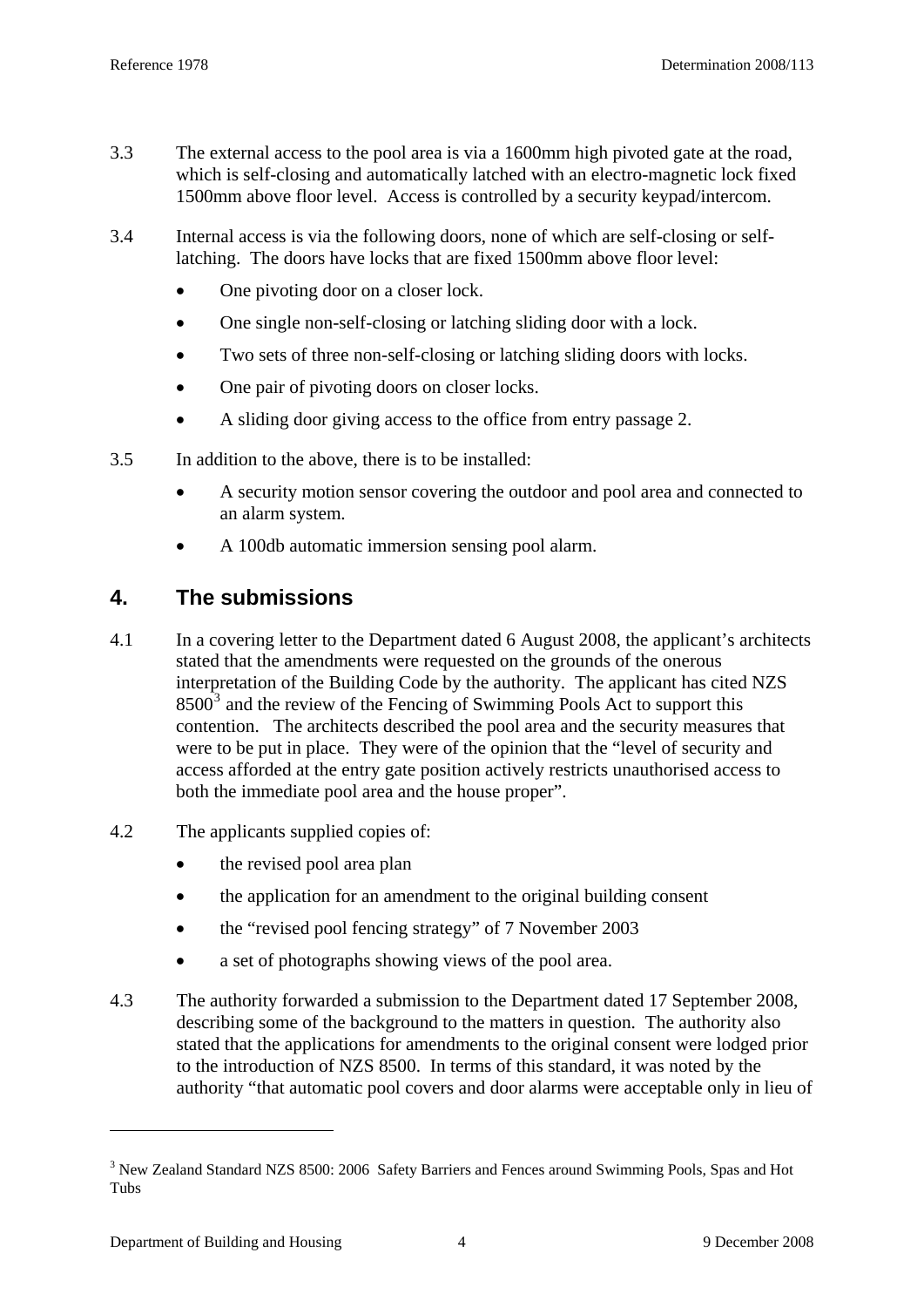house doors giving access to the pool area that are not self-closing or self-latching". The authority stated that access to the house from outside the property should not be through the pool area.

- 4.4 The authority was of the opinion that the installation of a pool fence separating the main entry from the pool area was "both possible and reasonable". In addition, it was considered that the elongated entry did not meet the requirements of Clause 2.2 of NZS 8500. The authority stated that additional matters relating to NZS 8500 were:
	- The doors required a lockable door latch rather than just a lock.
	- How the door latches on the pivoting doors and gate will function?
	- Alarms on the house doors had to comply with U12017.
	- Details of the motion sensor were lacking.

The authority was of the opinion that the applicant should specifically state that NZS 8500 was being used as an alternative solution in order to meet compliance with the Building Code.

### **5. The legislation, the acceptable solution, and NZS 8500**

5.1 The relevant provisions of the Building Code are:

| <b>Provisions</b>                                                                                                                                                                                                                                                                                                                                                                                              | Limits on application                                                                                                          |
|----------------------------------------------------------------------------------------------------------------------------------------------------------------------------------------------------------------------------------------------------------------------------------------------------------------------------------------------------------------------------------------------------------------|--------------------------------------------------------------------------------------------------------------------------------|
| <b>F4.3.3</b> Swimming pools having a depth of water<br>exceeding 400 mm, shall have barriers provided.                                                                                                                                                                                                                                                                                                        | Performance F4.3.3 shall not<br>apply to any pool exempted under<br>section 5 of the Fencing of<br>Swimming Pools Act 1987.    |
| <b>F4.3.4 Barriers shall:</b>                                                                                                                                                                                                                                                                                                                                                                                  |                                                                                                                                |
| In the case of a swimming pool, restrict the<br>(f)<br>access of children under 6 years of age to the<br>pool or the immediate pool area.<br>Restrict the passage of children under 6 years of<br>(g)<br>age when provided to guard a change of level in<br>areas likely to be frequented by them.                                                                                                             | Performance F4.3.4(f) shall not<br>apply to any pool exempted under<br>section 5 of the Fencing of<br>Swimming Pools Act 1987. |
| F4.3.5 Barriers to swimming pools shall have in                                                                                                                                                                                                                                                                                                                                                                |                                                                                                                                |
| addition to performance F4.3.4:                                                                                                                                                                                                                                                                                                                                                                                |                                                                                                                                |
| All gates and doors fitted with latching devices<br>(a)<br>not readily operated by children, and constructed<br>to automatically close and latch when released<br>from any stationary position 150 mm or more<br>from the closed and secured position, but<br>excluding sliding and sliding-folding doors that<br>give access to the immediate pool surround from<br>a building that forms part of the barrier |                                                                                                                                |

5.2 The acceptable solution F4/AS1 says:

**1.2.7** The Schedule to the Fencing of Swimming Pools Act 1987 is a means of establishing compliance with NZBC Clause F4.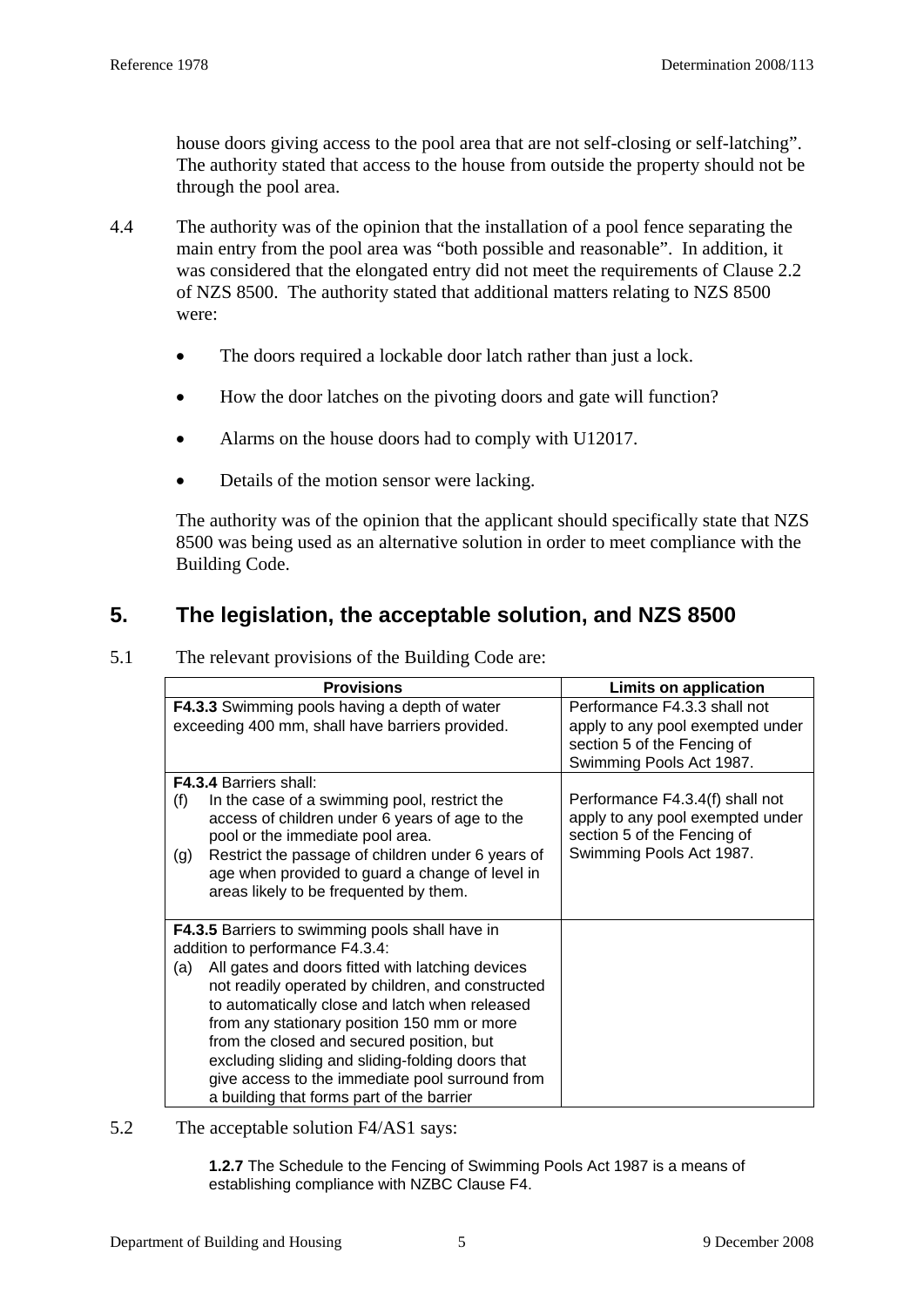#### 5.3 Relevant provision of the Fencing of Swimming Pools Act are:

(a) Section  $6(1)$ :

A territorial authority may, by resolution, grant an exemption from some or all of the requirements of this Act in the case of any particular pool where the territorial authority is satisfied, having regard to the particular characteristics of the property and the pool, any other relevant circumstances, and any conditions it imposes under subsection (2) of this section, that such an exemption would not significantly increase danger to young children

(b) Section  $8(1)$ :

Every owner of a pool to which this Act applies shall ensure that, except as provided in any exemption granted under section 6 of this Act, the pool, or some or all of the immediate pool area including all of the pool, is fenced by a fence that complies with the requirements of the building code in force under the Building Act 2004 in respect of swimming pools subject to this Act at all times when this Act applies in respect of the pool.

- (c) Section 13B provides in effect that fencing in accordance with the Schedule to the Fencing of Swimming Pools Act ("the Schedule") shall be deemed to comply with the Building Code.
- 5.4 Clauses 8 to 11 of the Schedule say:
	- 8. Every gate or door shall be . . . so mounted that—

(a) It cannot open inwards towards the immediate pool area . . .

- 9.(1) Every gate or door shall be fitted with a latching device.
- 10. Every gate or door shall be fitted with a device that will automatically return the gate or door to the closed position and operate the latching device when the gate or door is stationary and 150 mm from the closed and secured position.
- 11. Where any building forms part of a fence and the pool is not contained within the building, any door that gives access to the immediate pool area need not comply with the requirements for gates or doors set out in clauses [8](http://www.legislation.co.nz/libraries/contents/om_isapi.dll?clientID=659357310&hitsperheading=on&infobase=pal_statutes.nfo&jump=a1987-178%2fsch.0-s.8&softpage=DOC#JUMPDEST_a1987-178/sch.0-s.8) to [10](http://www.legislation.co.nz/libraries/contents/om_isapi.dll?clientID=659357310&hitsperheading=on&infobase=pal_statutes.nfo&jump=a1987-178%2fsch.0-s.10&softpage=DOC#JUMPDEST_a1987-178/sch.0-s.10) of this Schedule to the extent (if any) that the territorial authority is satisfied that such compliance is impossible, unreasonable, or in breach of any other Act, regulation, or bylaw, and the door is fitted with a locking device that, when properly operated, prevents the door from being readily opened by children under the age of 6 years.
- 5.5 Relevant provisions of NZS 8500 are:

IMMEDIATE POOL AREA. The land in, or on which the pool is situated and so much of the surrounding area as is used for activities or purposes carried out in conjunction with the use of the pool. . . .

#### **2.3.2 Specific requirements for pools**

For new . . . pools at least one of the following requirements shall be met:

(f) The pool shall be enclosed by an isolation barrier where a wall of a house contains doors opening from the house to the immediate pool area (regardless of direction of door swing). Should the doors not be self-closing and selflatching, then a lockable door latch 1500 mm above finished floor level shall be provided on every opening door-set. In addition there shall also be: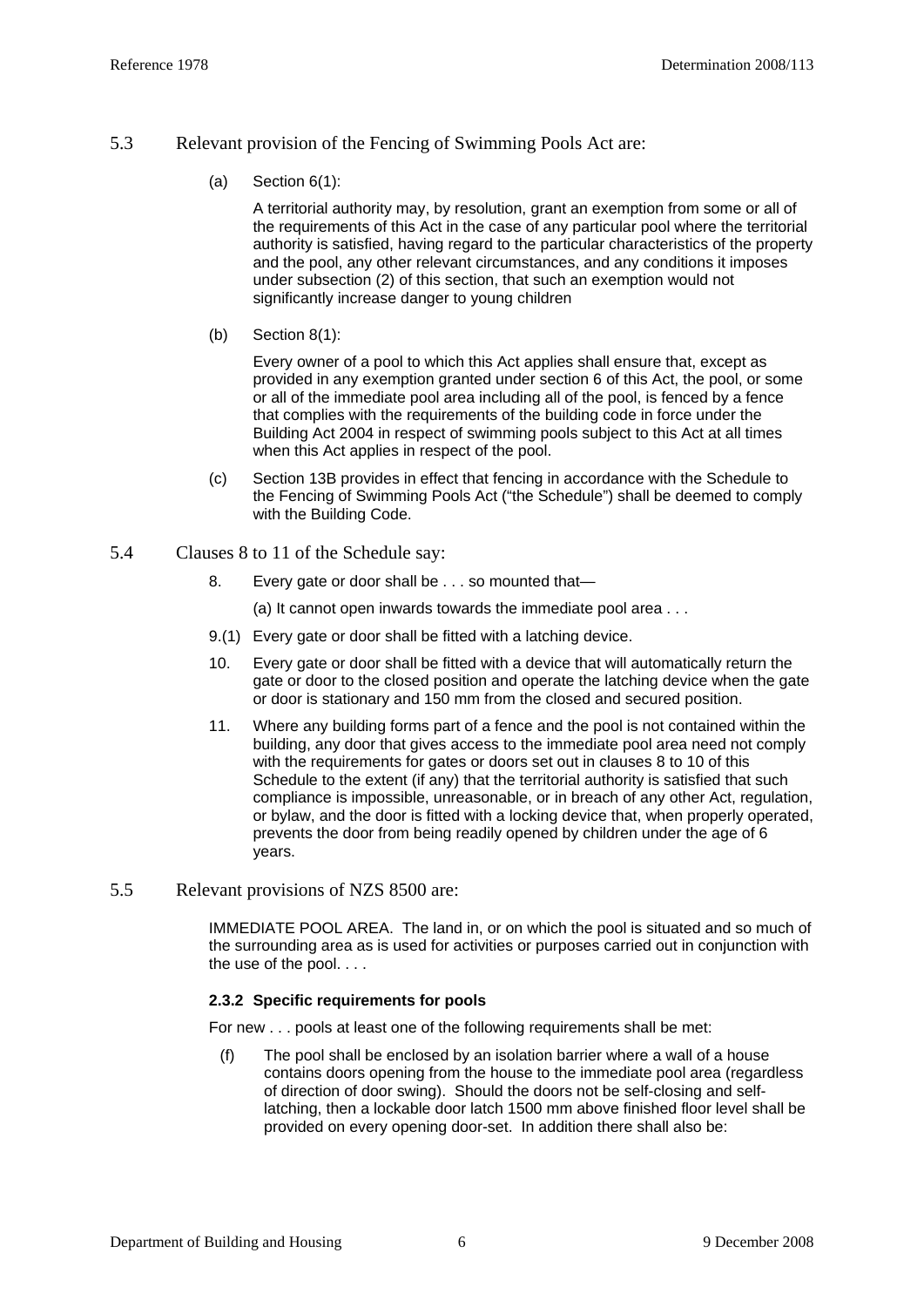- <span id="page-6-0"></span>(i) An automatic pool cover that complies with ASTM F13[4](#page-6-0)6-91<sup>4</sup>, and
- (ii) An alarm complying with UL 2017 $<sup>5</sup>$  $<sup>5</sup>$  $<sup>5</sup>$  capable of detecting unauthorised</sup> access from the house into the immediate pool area, and that when activated emits a sound of 85 decibels or more to be heard from the house.

#### **2.9 Access to the house through the pool area**

Access to the house from outside the property shall not be through the pool area.

- Where compliance is impossible, unreasonable or in breach of any other Act, regulation or bylaw, then a special exemption or determination may be sought from the TA or the DBH. Considerations may include additional layers of protection incorporating at least one of the following:
	- (a) Automatic pool covers that comply with ASTM F1346-91;
	- (b) Alarms complying with ASTM F2208, with warning signage required in accordance with section 5; or
	- (c) Any barrier/fence approved by the TA or the DBH through the special exemption/determination process.

### **6. The pool area**

- 6.1 The Fencing of Swimming Pools Act refers to "the immediate pool area", which is defined in section 2 of that Act as meaning "the land in or on which the pool is situated and so much of the surrounding area as is used for activities or purposes carried out in conjunction with the use of the pool". That term was considered in the Waitakere City Council v Hickman, 1/10/04 case<sup>[6](#page-6-0)</sup>, which was heard after Determination 2003/6 was issued.
- 6.2 I consider that the following extracts from the *Hickman* case decision are relevant to this determination:

[29]

1

- e) . . .There must be sufficiently close nexus between the activity or purpose and the use of the pool.
- f) Whether an activity or association is sufficiently connected with the use of the pool is a matter of degree. Activities which are carried on independently of the use of the pool or which have only a remote or indirect association with the use of the pool are to be excluded from the immediate pool area which must be fenced. Examples of activities which would not usually be regarded as being carried on in conjunction with the use of the pool include clothes lines, vegetable gardens, vehicle or pedestrian access ways, and planting for landscape purposes.
- g) On the other hand, there are activities which would ordinarily qualify as being carried on in conjunction with the use of the pool. Examples include the use of pool furniture, changing sheds, pumps or pool

<sup>4</sup> American Society for Testing and Materials Standard F13646-91(2003) *Standard performance specification for safety covers and labelling requirements for all covers to swimming pools, spas, and hot tubs.* 

<sup>5</sup> provisions that would restrict the access of children given that the doors were not self-closing and self-latching.

<sup>&</sup>lt;sup>6</sup> Randerson J, HC Auckland CIV 2003-404-7266.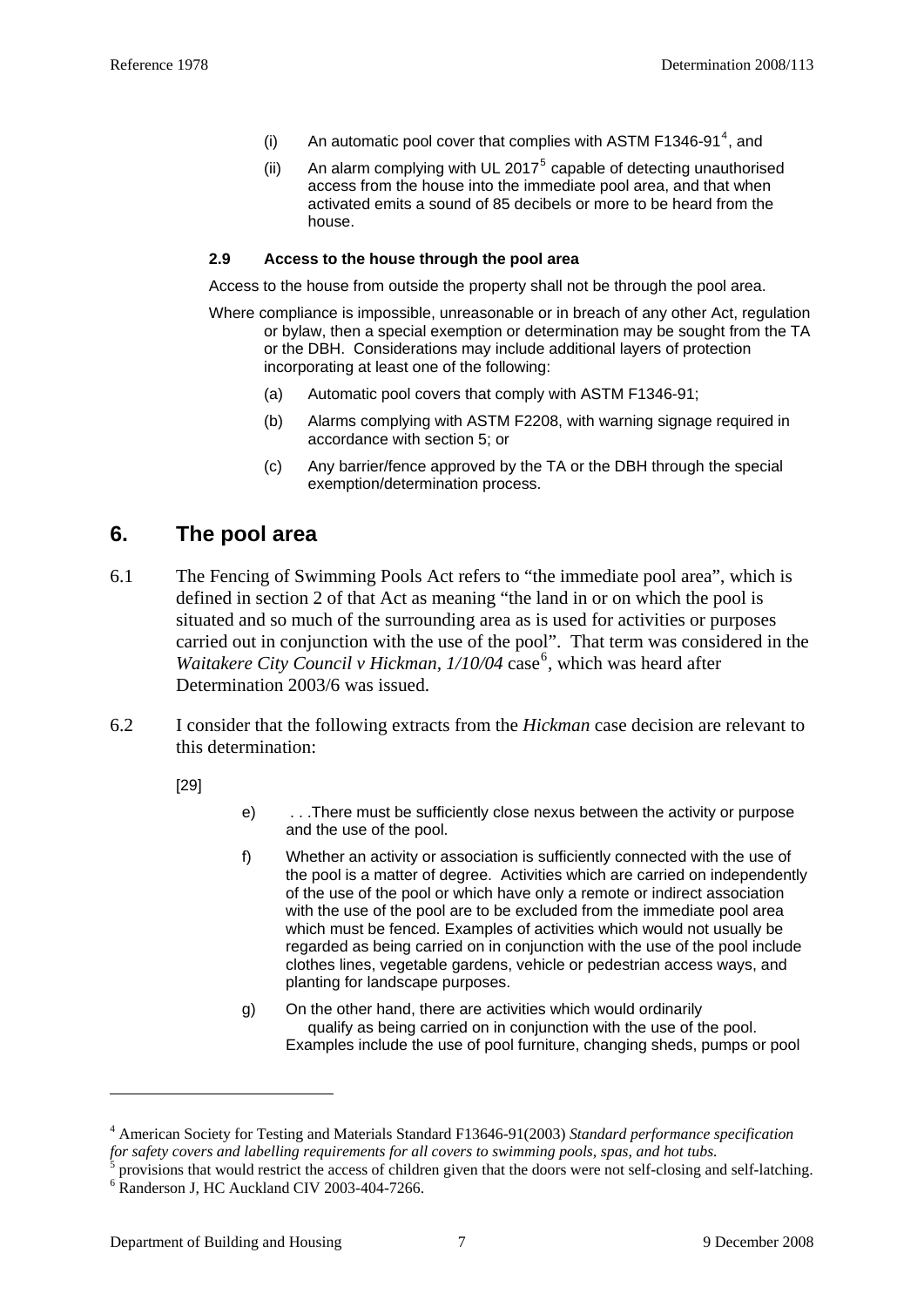maintenance equipment, sunbathing areas, and diving boards or other pool equipment.

[34]

…It is not possible to define with precision the width (say in metres) of the immediate pool area. The width will depend upon the circumstances of each case. The further away one moves from the edge of the pool, the less likely it will be that an associated activity or purpose can be properly be said to be carried on "in conjunction with" the use of the pool and the less likely it is that the activity will be in sufficient proximity to the pool to be properly regarded as within the "immediate" pool area.

- 6.3 I accept that "outdoor entertaining" could take place in the area, sometimes in conjunction with the use of the pool and sometimes not. I am also of the opinion that *Hickman* establishes that such activities "are not to be excluded from the immediate pool area merely because they are capable of occurring independently of the use of the pool".
- 6.4 However, as described in paragraph 3, the main access way to the property passes through or adjoins the pool area. This situation does not qualify as an "immediate pool areas" as defined in the *Hickman* decision. In addition, as set out in section 2.9 of NZS 8500, "access to the house from outside the property shall not be through the pool area". As previously described, the house access is through the pool area, so in this respect, the pool area does not meet the requirements of the standard, in this case.

### **7. The pool cover and alarm systems**

- 7.1 I note that the main emphasis of the Fencing of Swimming Pools Act is in relation to fences. A pool cover is not a fence, partly because it is readily removable.
- 7.2 In Determination 2007/87, the Department considered the protection afforded by an automatic closing pool cover and associated alarm systems. The following extracts from that determination relate to the current matter.
	- 5.2.1 I agree with [Determination 2002/10] and accordingly recognise that the [pool] cover, when it is in place, can be regarded as a safety barrier for the purposes of restricting the access of children to a swimming pool as required by clause F4.3.3. However, when the cover is not in place the proposed alarm system is not a safety barrier and can be considered only in the context of a waiver or modification of clause F4, see 5.3 below.
	- 5.2.2 I read clause F4.3.4(a) as requiring that a safety barrier must remain in place. However, people must be able to pass through such a safety barrier so as to use the pool. With a fence-type barrier, they pass through gates or doors which are required by clause F4.3.5(a) to automatically close and latch (the exemption for sliding and sliding-folding doors is irrelevant to this determination). The cover, however, is intended to be completely removed before bathers enter the pool. Because the cover is not self-closing and self-latching, I conclude that the cover does not comply with clauses  $F4.3.4(a)$  and  $F4.3.5(a)$ .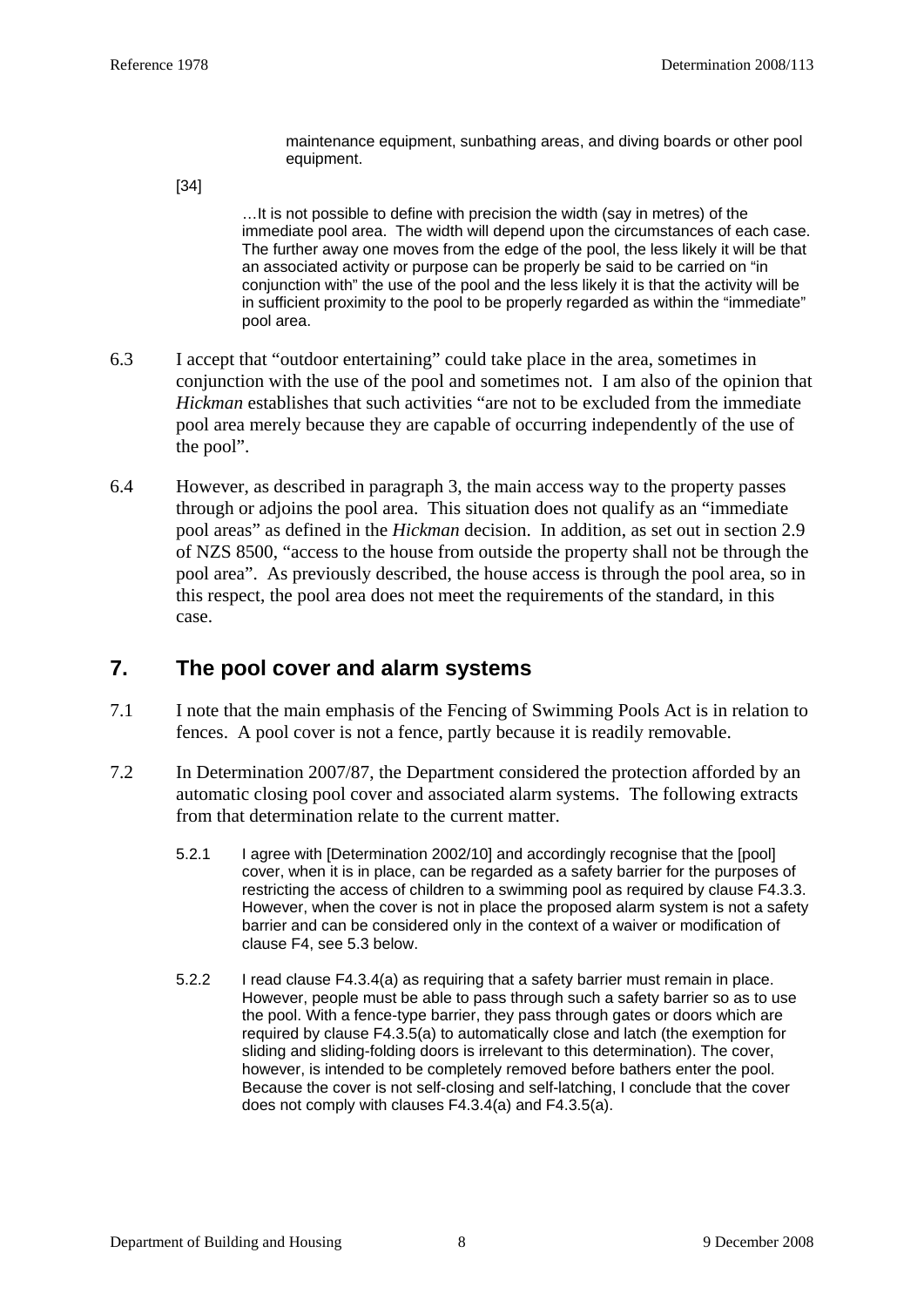7.3 Accepting that the considerations set out in Determination 2007/87 are still relevant in terms of this determination, I conclude that the pool cover does not comply with Clauses F4.3.4 and F4.3.5.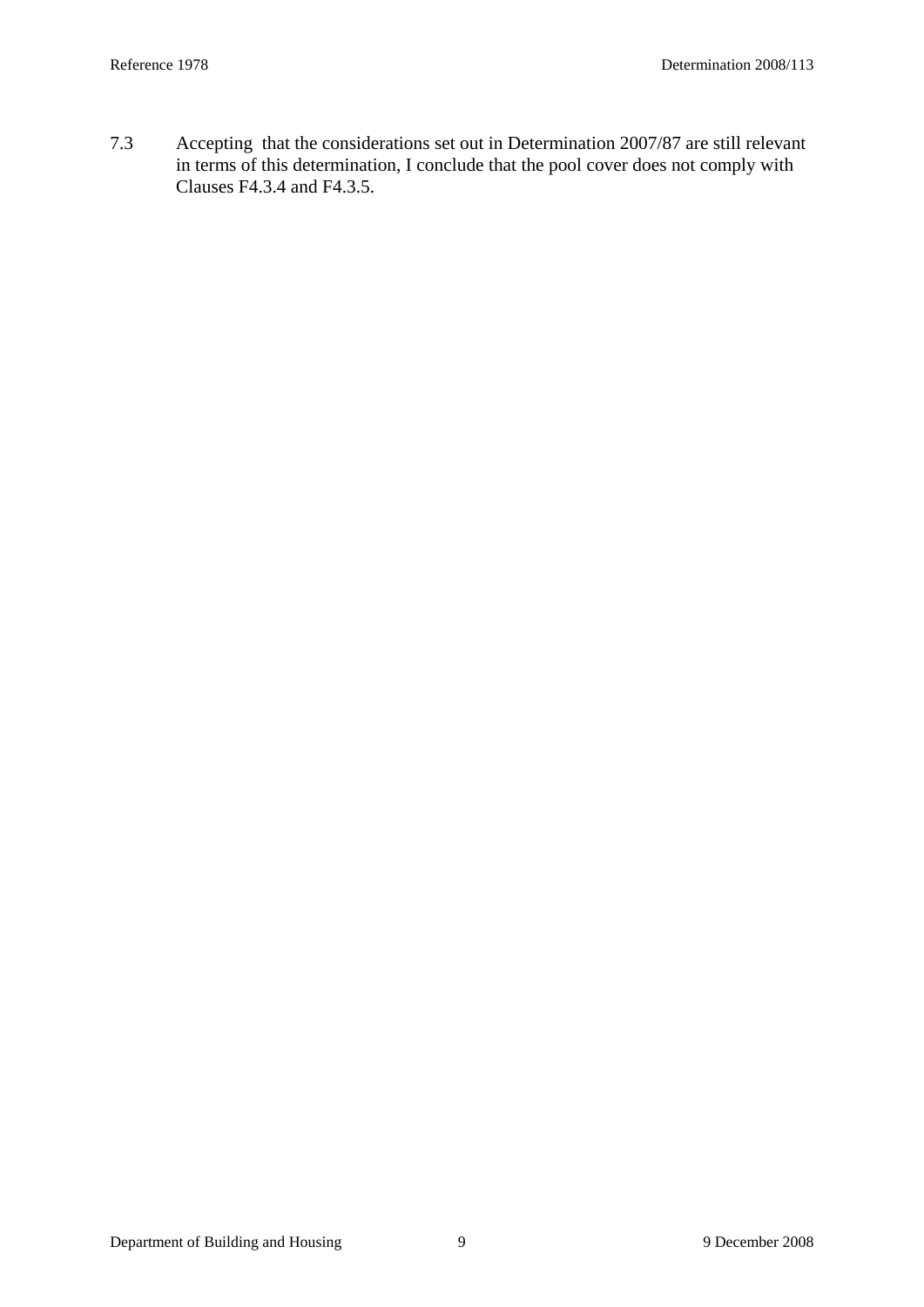# **8. Exemption under the Fencing of Swimming Pools Act**

- 8.1 The Fencing of Swimming Pools Act provides that a territorial authority has a general power of exemption under section 6, provided that such an exemption "would not significantly increase danger to young children". There has been no suggestion of the territorial authority granting any such exemption in this case.
- 8.2 As mentioned in 4.1 above, the owner made certain proposals in terms of NZS 8500. I have not considered those proposals for the reasons set out in paragraph 10 below. However, I observe that if and when the territorial authority considers those proposals it will need to take account of "whether the proposals would not significantly increase danger to young children". In assessing what degree of additional danger is "significant", the territorial authority might well compare the owner's proposals with clause 2.3.2(f) of NZS 8500, which addresses the same situation and requires an automatic pool cover plus door alarms.

### **9. Conclusion**

9.1 For the reasons set out above I conclude that the proposed amendment to the building consent does not comply with the Building Code. I must therefore confirm the territorial authority's decision to refuse to issue the amendment.

## **10. What is to be done?**

- 10.1 It is not for me to say how the pool is to be brought to compliance with the Building Code. That is for the owner to propose and for the territorial authority to accept or reject. In particular, the parties will need to agree on means for restricting the access of children given that the doors were not self-closing and self-latching, and access to the house is through the pool area.
- 10.2 One such means is specified in NZS 8500, see 5.5 above. NZS 8500 was approved by the Standards Council on 3 November 2006 to be a New Zealand Standard under the Standards Act 1988. As such, NZS 8500 must command respect as representing the consensus of the major national bodies concerned, arrived at after a process of public consultation.
- 10.3 If the owner does decide to apply for a new building consent and an exemption incorporating the relevant provisions of NZS 8500, then it will need to ensure that the plans and specifications accompanying the application establish that the particular pool cover and the particular alarm proposed to be used comply with ASTM F1346-91 and UL 2017 respectively.